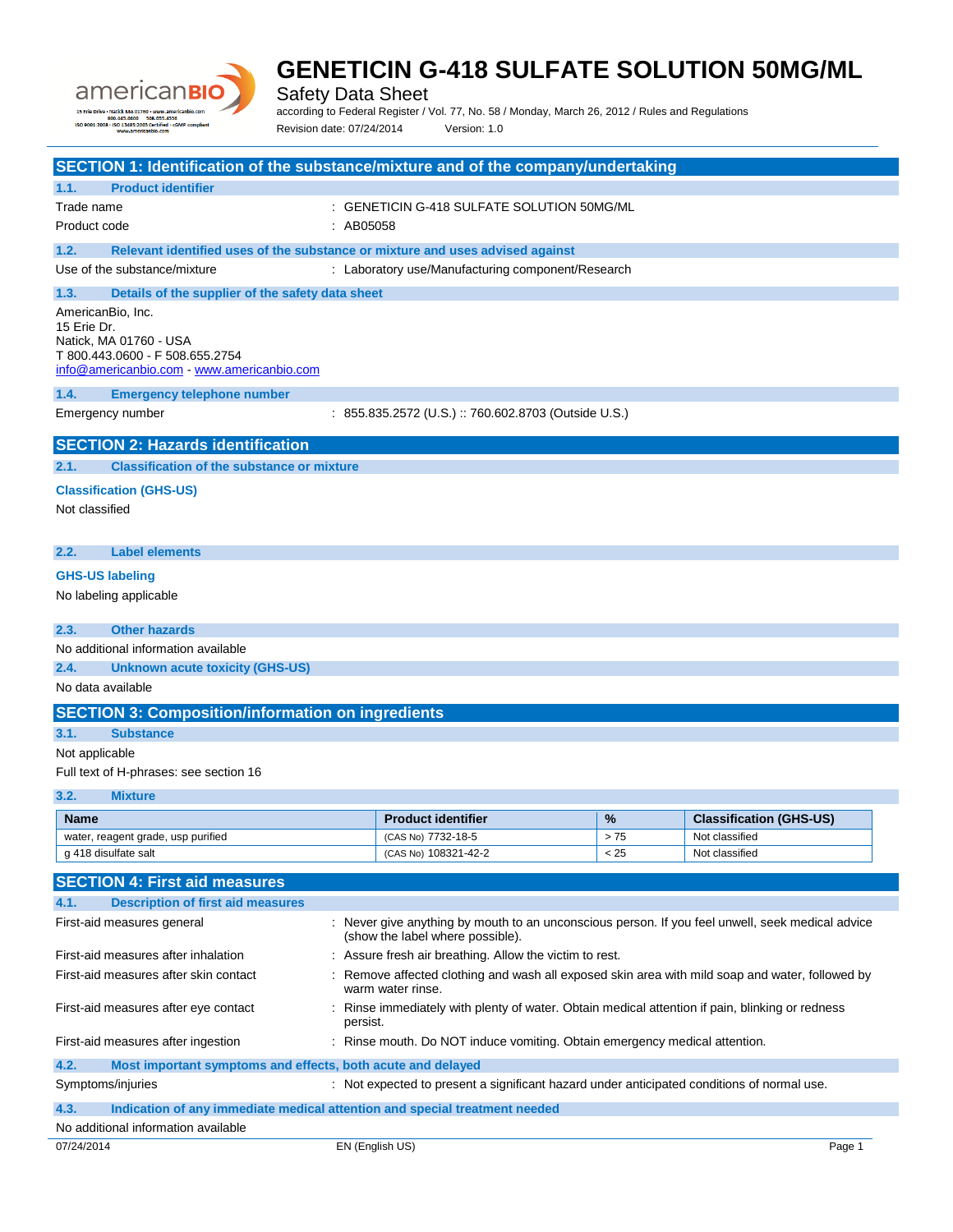Safety Data Sheet

according to Federal Register / Vol. 77, No. 58 / Monday, March 26, 2012 / Rules and Regulations

| <b>SECTION 5: Firefighting measures</b>                              |                                                                                                                                                                                            |
|----------------------------------------------------------------------|--------------------------------------------------------------------------------------------------------------------------------------------------------------------------------------------|
| <b>Extinguishing media</b><br>5.1.                                   |                                                                                                                                                                                            |
| suitable extinguishing media                                         | : Foam. Dry powder. Carbon dioxide. Water spray. Sand.                                                                                                                                     |
| Unsuitable extinguishing media                                       | : Do not use a heavy water stream.                                                                                                                                                         |
| 5.2.<br>Special hazards arising from the substance or mixture        |                                                                                                                                                                                            |
| No additional information available                                  |                                                                                                                                                                                            |
| 5.3.<br><b>Advice for firefighters</b>                               |                                                                                                                                                                                            |
| Firefighting instructions                                            | : Use water spray or fog for cooling exposed containers. Exercise caution when fighting any                                                                                                |
| Protection during firefighting                                       | chemical fire. Avoid (reject) fire-fighting water to enter environment.<br>Do not enter fire area without proper protective equipment, including respiratory protection.                   |
| <b>SECTION 6: Accidental release measures</b>                        |                                                                                                                                                                                            |
| 6.1.                                                                 | Personal precautions, protective equipment and emergency procedures                                                                                                                        |
| 6.1.1.<br>For non-emergency personnel                                |                                                                                                                                                                                            |
| Emergency procedures                                                 | : Evacuate unnecessary personnel.                                                                                                                                                          |
| 6.1.2.<br>For emergency responders                                   |                                                                                                                                                                                            |
| Protective equipment                                                 | : Equip cleanup crew with proper protection.                                                                                                                                               |
| Emergency procedures                                                 | : Ventilate area.                                                                                                                                                                          |
| 6.2.<br><b>Environmental precautions</b>                             |                                                                                                                                                                                            |
|                                                                      | Prevent entry to sewers and public waters. Notify authorities if liquid enters sewers or public waters.                                                                                    |
| 6.3.<br>Methods and material for containment and cleaning up         |                                                                                                                                                                                            |
| Methods for cleaning up                                              | : Soak up spills with inert solids, such as clay or diatomaceous earth as soon as possible. Collect                                                                                        |
|                                                                      | spillage. Store away from other materials.                                                                                                                                                 |
| 6.4.<br><b>Reference to other sections</b>                           |                                                                                                                                                                                            |
| See Heading 8. Exposure controls and personal protection.            |                                                                                                                                                                                            |
|                                                                      |                                                                                                                                                                                            |
| <b>SECTION 7: Handling and storage</b>                               |                                                                                                                                                                                            |
| <b>Precautions for safe handling</b><br>7.1.                         |                                                                                                                                                                                            |
| Precautions for safe handling                                        | : Wash hands and other exposed areas with mild soap and water before eat, drink or smoke and<br>when leaving work. Provide good ventilation in process area to prevent formation of vapor. |
| Conditions for safe storage, including any incompatibilities<br>7.2. |                                                                                                                                                                                            |
| Storage conditions                                                   | : Keep only in the original container in a cool, well ventilated place away from : Keep container<br>closed when not in use.                                                               |
| Incompatible products                                                | Strong bases. strong acids.                                                                                                                                                                |
| Incompatible materials                                               | Sources of ignition. Direct sunlight.                                                                                                                                                      |
| <b>Specific end use(s)</b><br>7.3.                                   |                                                                                                                                                                                            |
| No additional information available                                  |                                                                                                                                                                                            |
| <b>SECTION 8: Exposure controls/personal protection</b>              |                                                                                                                                                                                            |
| <b>Control parameters</b><br>8.1.                                    |                                                                                                                                                                                            |
| No additional information available                                  |                                                                                                                                                                                            |
| 8.2.<br><b>Exposure controls</b>                                     |                                                                                                                                                                                            |
| Personal protective equipment                                        | : Avoid all unnecessary exposure.                                                                                                                                                          |
| Hand protection                                                      | Wear protective gloves.                                                                                                                                                                    |
| Eye protection                                                       | Chemical goggles or safety glasses.                                                                                                                                                        |
| Respiratory protection                                               | Wear approved mask.                                                                                                                                                                        |
| Other information                                                    | : When using, do not eat, drink or smoke.                                                                                                                                                  |
| <b>SECTION 9: Physical and chemical properties</b>                   |                                                                                                                                                                                            |
| Information on basic physical and chemical properties<br>9.1.        |                                                                                                                                                                                            |
| Physical state<br>Color                                              | : Liquid<br>: Colorless.                                                                                                                                                                   |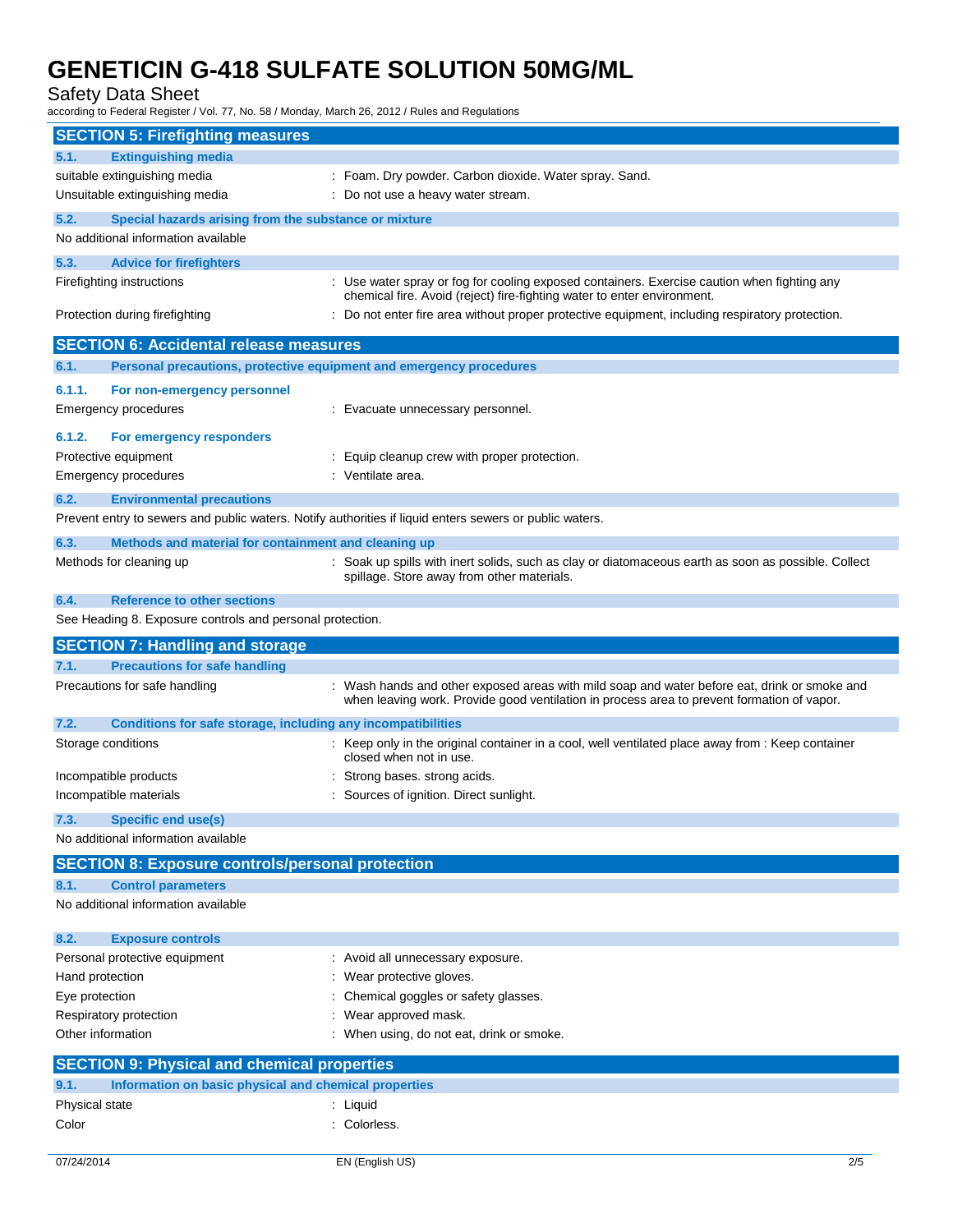### Safety Data Sheet

according to Federal Register / Vol. 77, No. 58 / Monday, March 26, 2012 / Rules and Regulations

| Odor                                        | characteristic.     |
|---------------------------------------------|---------------------|
| Odor threshold                              | No data available   |
| рH                                          | No data available   |
| Relative evaporation rate (butyl acetate=1) | No data available   |
| Melting point                               | No data available   |
| Freezing point                              | No data available   |
| Boiling point                               | : No data available |
| Flash point                                 | No data available   |
| Self ignition temperature                   | No data available   |
| Decomposition temperature                   | No data available   |
| Flammability (solid, gas)                   | No data available   |
| Vapor pressure                              | No data available   |
| Relative vapor density at 20 °C             | No data available   |
| Relative density                            | No data available   |
| Solubility                                  | No data available   |
| Log Pow                                     | : No data available |
| Log Kow                                     | No data available   |
| Viscosity, kinematic                        | No data available   |
| Viscosity, dynamic                          | : No data available |
| <b>Explosive properties</b>                 | No data available   |
| Oxidizing properties                        | No data available   |
| <b>Explosive limits</b>                     | No data available   |
|                                             |                     |

#### **9.2. Other information**

No additional information available

|                  | <b>SECTION 10: Stability and reactivity</b>          |                  |  |  |
|------------------|------------------------------------------------------|------------------|--|--|
| 10.1.            | <b>Reactivity</b>                                    |                  |  |  |
|                  | No additional information available                  |                  |  |  |
| 10.2.            | <b>Chemical stability</b>                            |                  |  |  |
| Not established. |                                                      |                  |  |  |
| 10.3.            | <b>Possibility of hazardous reactions</b>            |                  |  |  |
| Not established. |                                                      |                  |  |  |
| 10.4.            | <b>Conditions to avoid</b>                           |                  |  |  |
|                  | Direct sunlight. Extremely high or low temperatures. |                  |  |  |
| 10.5.            | <b>Incompatible materials</b>                        |                  |  |  |
|                  | strong acids. Strong bases.                          |                  |  |  |
| 10.6.            | <b>Hazardous decomposition products</b>              |                  |  |  |
|                  | fume. Carbon monoxide. Carbon dioxide.               |                  |  |  |
|                  | <b>SECTION 11: Toxicological information</b>         |                  |  |  |
| 11.1.            | Information on toxicological effects                 |                  |  |  |
| Acute toxicity   |                                                      | : Not classified |  |  |
|                  |                                                      |                  |  |  |
|                  | Skin corrosion/irritation                            | : Not classified |  |  |
|                  | Serious eye damage/irritation                        | Not classified   |  |  |
|                  | Respiratory or skin sensitization                    | : Not classified |  |  |
|                  | Germ cell mutagenicity                               | haiti22sh toll   |  |  |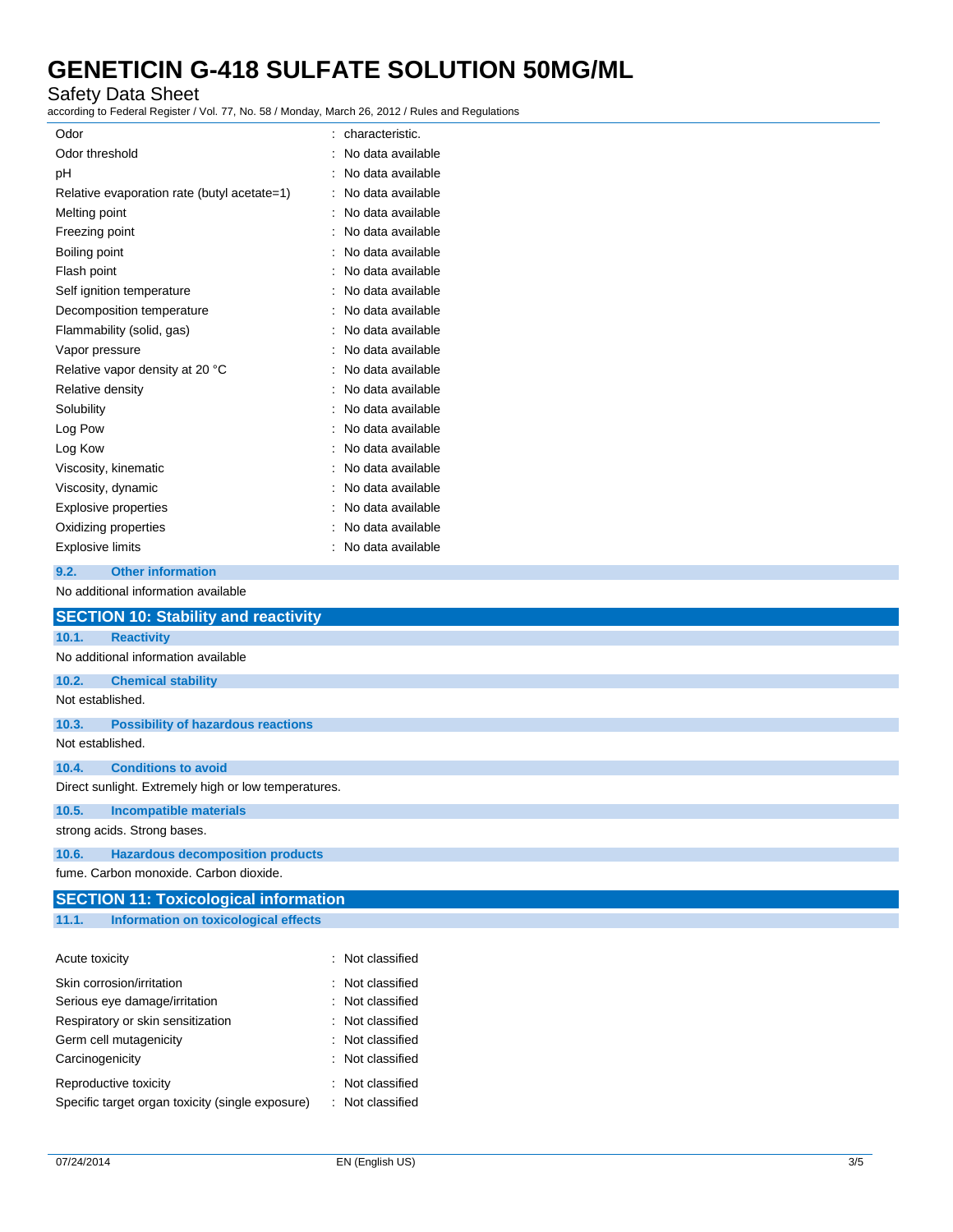Safety Data Sheet

according to Federal Register / Vol. 77, No. 58 / Monday, March 26, 2012 / Rules and Regulations

| Specific target organ toxicity (repeated<br>exposure)                     | : Not classified                                                                                                 |
|---------------------------------------------------------------------------|------------------------------------------------------------------------------------------------------------------|
| Aspiration hazard                                                         | : Not classified                                                                                                 |
| Potential Adverse human health effects and                                | : Based on available data, the classification criteria are not met.                                              |
| symptoms                                                                  |                                                                                                                  |
| <b>SECTION 12: Ecological information</b>                                 |                                                                                                                  |
| <b>Toxicity</b><br>12.1.                                                  |                                                                                                                  |
| No additional information available                                       |                                                                                                                  |
| <b>Persistence and degradability</b><br>12.2.                             |                                                                                                                  |
| <b>GENETICIN G-418 SULFATE SOLUTION 50MG/ML</b>                           |                                                                                                                  |
| Persistence and degradability                                             | Not established.                                                                                                 |
| 12.3.<br><b>Bioaccumulative potential</b>                                 |                                                                                                                  |
| <b>GENETICIN G-418 SULFATE SOLUTION 50MG/ML</b>                           |                                                                                                                  |
| Bioaccumulative potential                                                 | Not established.                                                                                                 |
| 12.4.<br><b>Mobility in soil</b>                                          |                                                                                                                  |
| No additional information available                                       |                                                                                                                  |
| 12.5.<br><b>Other adverse effects</b>                                     |                                                                                                                  |
| Other information                                                         | : Avoid release to the environment.                                                                              |
|                                                                           |                                                                                                                  |
| <b>SECTION 13: Disposal considerations</b>                                |                                                                                                                  |
| 13.1.<br><b>Waste treatment methods</b>                                   |                                                                                                                  |
| Waste disposal recommendations<br>Ecology - waste materials               | : Dispose in a safe manner in accordance with local/national regulations.<br>: Avoid release to the environment. |
|                                                                           |                                                                                                                  |
| <b>SECTION 14: Transport information</b>                                  |                                                                                                                  |
|                                                                           |                                                                                                                  |
| In accordance with DOT                                                    |                                                                                                                  |
| No dangerous good in sense of transport regulations                       |                                                                                                                  |
| <b>Additional information</b>                                             |                                                                                                                  |
| Other information                                                         | : No supplementary information available.                                                                        |
|                                                                           |                                                                                                                  |
| <b>ADR</b>                                                                | : UN N/A                                                                                                         |
| Transport document description                                            | : N/A                                                                                                            |
| Packing group (ADR)<br>Hazard identification number (Kemler No.)          | : N/A                                                                                                            |
| Classification code (ADR)                                                 | : N/A                                                                                                            |
|                                                                           |                                                                                                                  |
| <b>Transport by sea</b><br>No additional information available            |                                                                                                                  |
| <b>Air transport</b>                                                      |                                                                                                                  |
| No additional information available                                       |                                                                                                                  |
|                                                                           |                                                                                                                  |
| <b>SECTION 15: Regulatory information</b><br>15.1. US Federal regulations |                                                                                                                  |
|                                                                           |                                                                                                                  |
| water, reagent grade, usp purified (7732-18-5)                            |                                                                                                                  |
| Listed on the United States TSCA (Toxic Substances Control Act) inventory |                                                                                                                  |
| 15.2. International regulations                                           |                                                                                                                  |
| <b>CANADA</b>                                                             |                                                                                                                  |
| No additional information available                                       |                                                                                                                  |

**EU-Regulations** No additional information available